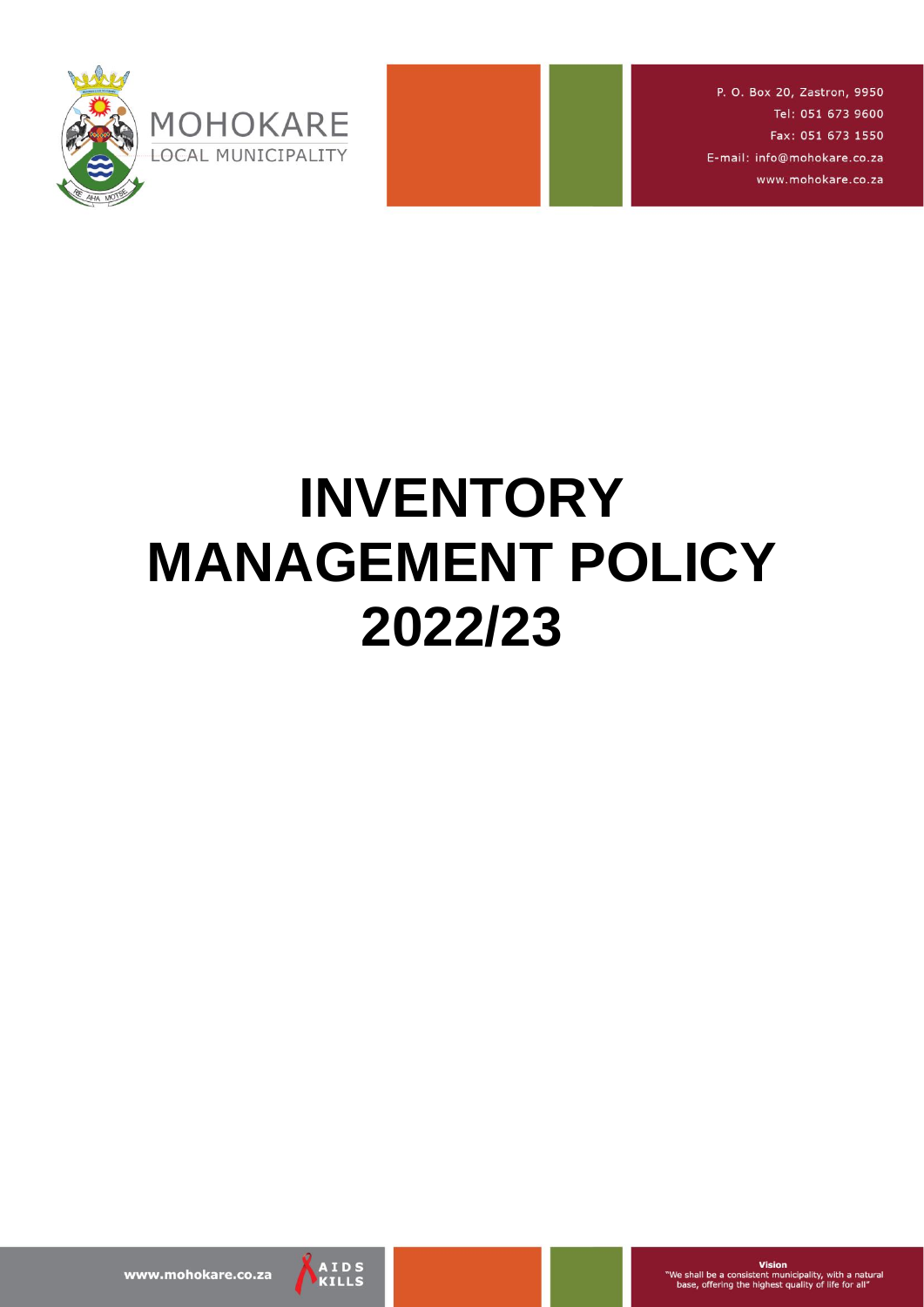# **INDEX**

| $\underline{\mathsf{No}}$ | <b>Content</b>             | Page no        |
|---------------------------|----------------------------|----------------|
| 1                         | <b>Definitions</b>         | $\mathfrak{B}$ |
| $\overline{2}$            | Objective                  | 5              |
| 3                         | Scope                      | 5              |
| $\overline{4}$            | Legal Framework            | $\overline{5}$ |
| 5                         | <b>Inventory Procedure</b> | $\overline{7}$ |
| 6                         | <b>Inventory Records</b>   | 11             |
| $\overline{7}$            | Reporting                  | 12             |
| 8                         | Policy Adoption            | 13             |



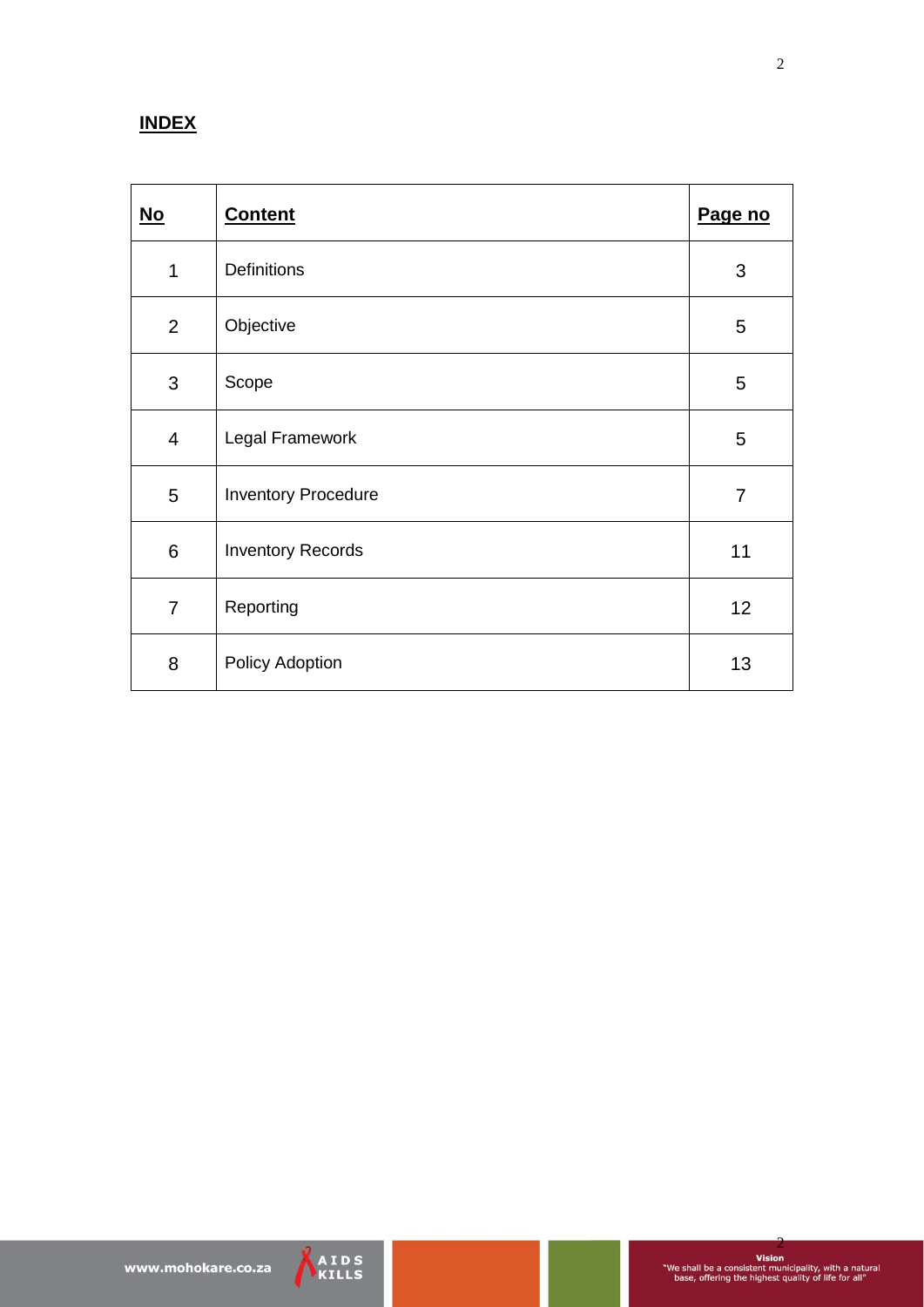#### **1. DEFINITIONS**

- 1.1 In this Policy, unless the context indicates otherwise, the following definitions are applied: -
- *"Accounting Officer"* means the Municipal Manager for the Municipality as contemplated in section 60 of the Local Government: Municipal Finance Management Act, 56 of 2003
- *"CFO"* means the Chief Financial Officer designated in terms of section 80(2) (a) of the Local Government: Municipal Finance Management Act, 56 of 2003
- *''Cost''* shall comprise costs of purchase, costs conversion and other costs incurred in bringing the inventories to their present location and condition
- **"***Delegated authority***"** means the official who is given the authority for relevant functions in terms of the municipality's written delegations;
- '*'Good received note''* means a document which is used to acknowledge the receipt of goods in good condition and correct quantities

# "*Inventories***"** are assets: In the form of material or supplies to be consumed in the production process, In the form of materials or supplies to be consumed or distributed in the rendering of services Held for sale or distribution in the ordinary course of operations, or in the process of production for sale or distribution

*"Municipality"* shall mean the Mohokare Local Municipality;

www.mohokare.co.za

3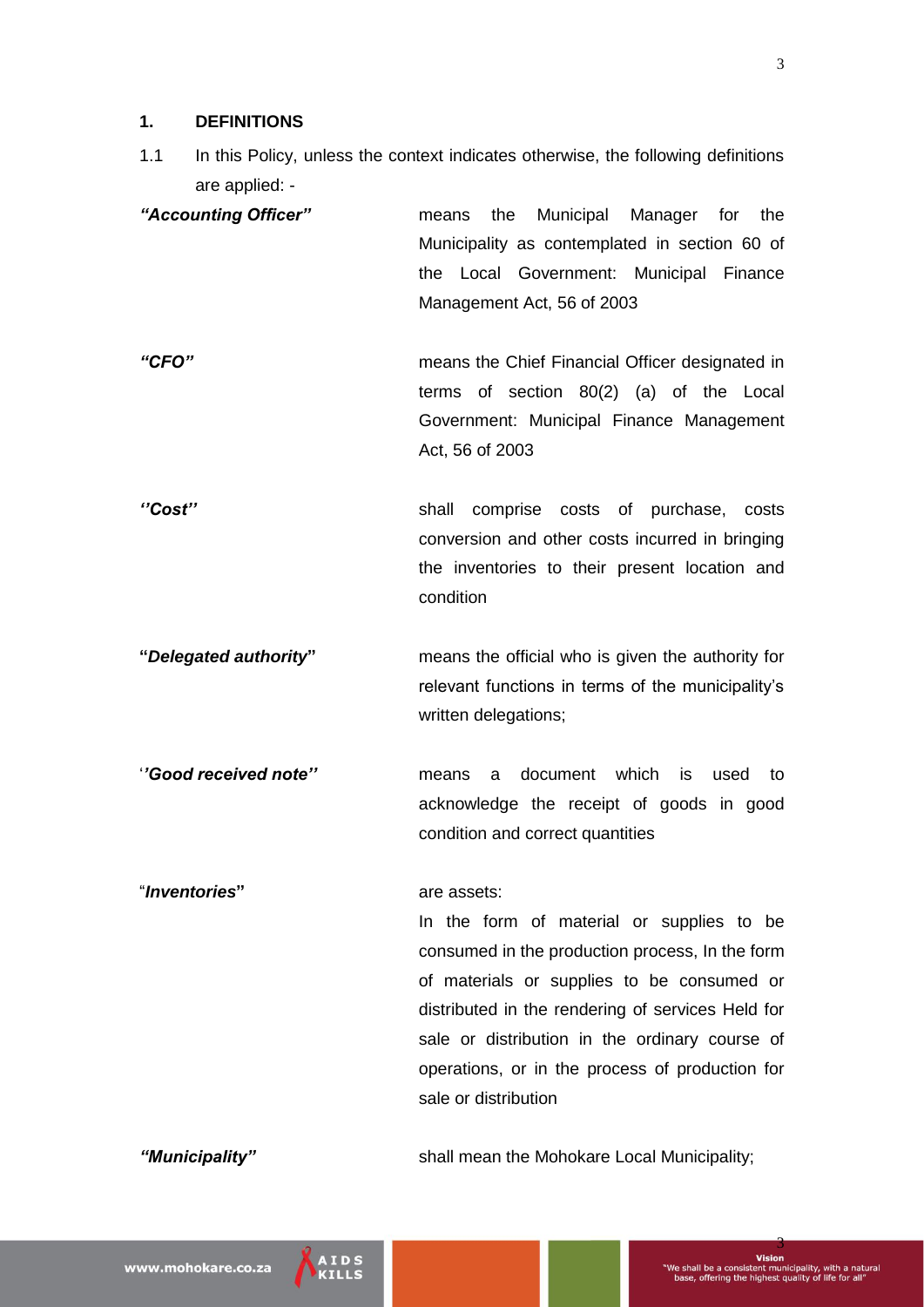| "Net Realisable"      | Is the estimated selling price in the ordinary<br>course of operations less the estimated costs of<br>completion and estimated costs necessary to<br>make the sale exchange or distribution. |
|-----------------------|----------------------------------------------------------------------------------------------------------------------------------------------------------------------------------------------|
| "Obsolete inventory"  | means items that have expired, are redundant<br>or damaged;                                                                                                                                  |
| "Re-order level"      | means the level of inventory at which inventory<br>is re-ordered;                                                                                                                            |
| "Requisition form"    | means a written request to the Inventory Supply<br>Chain Officer to supply specified inventory;                                                                                              |
| "Responsible manager" | means the official responsible for the budget of<br>organizational unit in the municipality,<br>an<br>directorate or institution;                                                            |
| "Store"               | means a place where inventory is stored and<br>reserved for future use, or a source from which<br>supplies may be drawn;                                                                     |
| "Store man"           | means the official responsible for the requisition,<br>receipt, issue, recording, safeguarding<br>of<br>cost-effective<br>efficient<br>and<br>inventory<br>and<br>management of inventory.   |
| "Stock issue note"    | means a document which is used to authorise<br>the removal or issue of stock items from stores.                                                                                              |

# **2. OBJECTIVE OF THE POLICY**

- 2.1 The policy aims to achieve the following objectives which are to:
	- a) Provide guidelines that employees of the Municipality must follow in the management and control of inventory, including safeguarding and disposal of inventory.
	- b) Procure inventory in line with the established procurement principles contained in the Municipality's Supply Chain Management Policy.

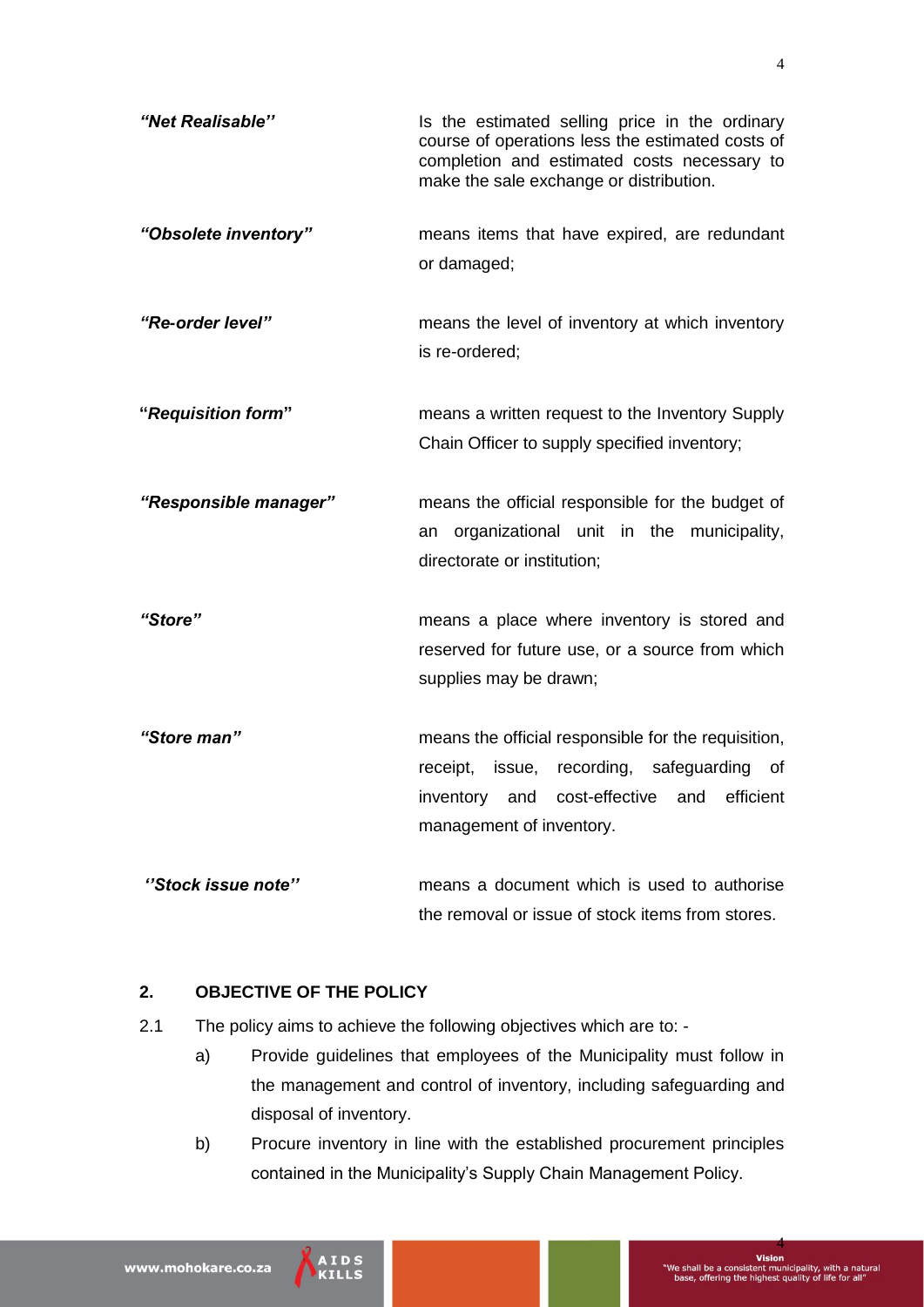c) Eliminate any potential misuse of inventory and possible theft.

# **3. SCOPE**

- 3.1 This policy applies to Mohokare Local Municipality's inventory received by the Storeman and issued by the Storeman to users. Only the Storeman and/or officials from the asset division are allowed to receive and issue out goods. For proper segregation of duties, goods or merchandise not received by the Storeman and/or asset official are deemed not received.
- 3.2 This policy specifically excludes:
	- a) Pharmaceutical inventory, livestock and face value forms; and
	- b) Equipment and other assets not defined as inventory;

#### **4. LEGAL FRAMEWORK**

- 4.1 In terms of the MFMA, the Accounting Officer for a municipality must:
	- a) Be responsible for the effective, efficient, economical and transparent use of the resources of the municipality as per section 62 (1)(a);
	- b) Take all reasonable steps to prevent unauthorized, irregular and fruitless and wasteful expenditure and other losses as per section 62(1)(d);
	- c) Be responsible for the management, including the safeguarding and the maintenance of the assets, and for the management of the liabilities, of the municipality as per section 63 (1)(a) and (b).

# 4.2 **In terms of the following paragraph of GRAP 12:**

- .14 Inventories shall be recognized as an asset if, and only if,
	- a) It is probable that future economic benefits or service potential associated with the item will flow to the entity, and
	- b) The cost of the inventories can be measured reliably

#### **MEASUREMENT AT RECOGNITION**

- .15 Inventories that qualify for recognition as assets shall initially be measured at cost
- .16 Where inventories are acquired at no cost, or for nominal consideration, their costs shall be their fair value as at the date of acquisition

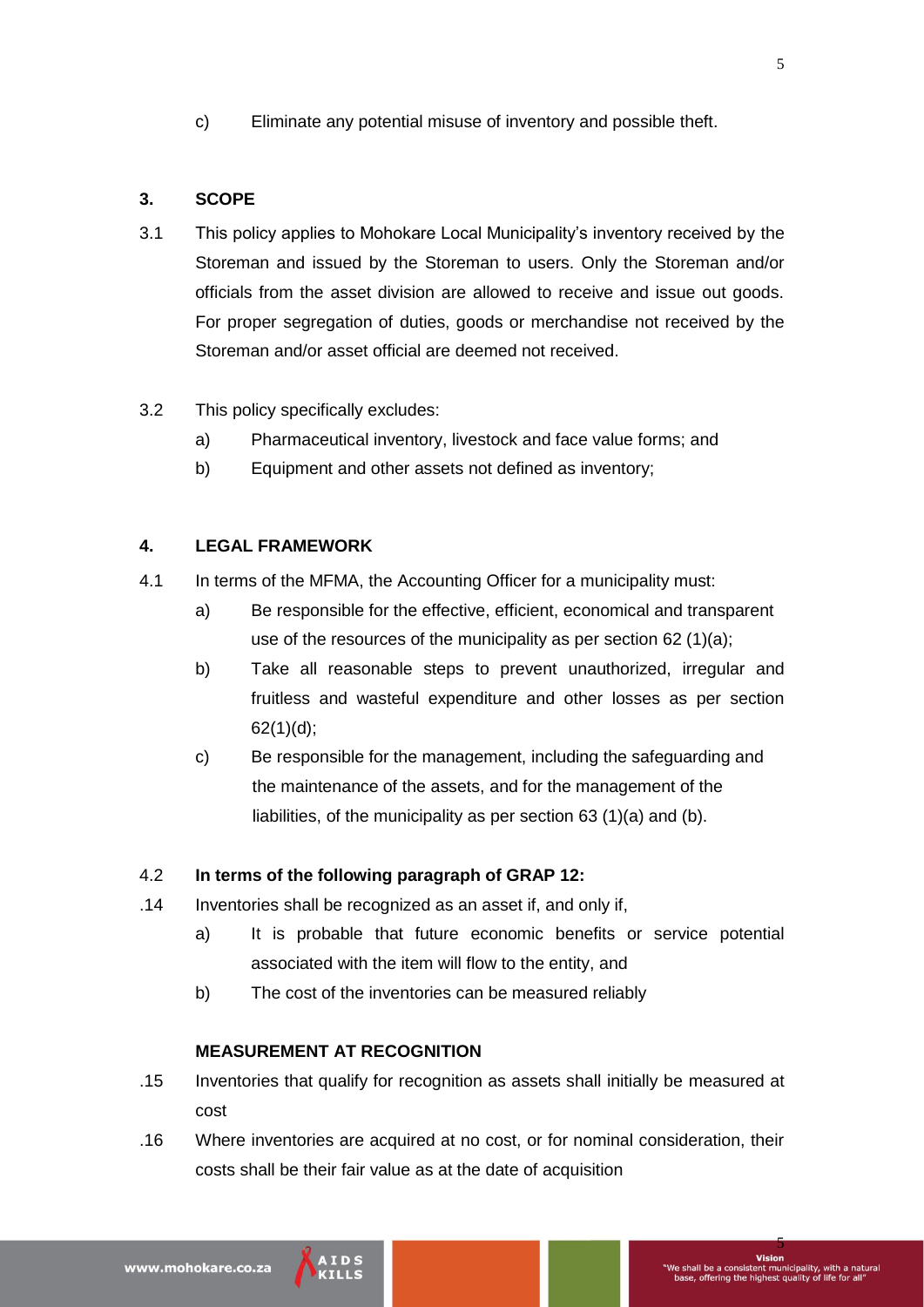#### **MEASUREMENT AFTER RECOGNITION**

- .17 Inventories shall be measured at the lower of cost and net realization value, except where paragraph .18 applies
- .18 Inventories shall be measures at the lower of cost and current replacement cost where they are held for:
	- a) distribution at no charge or for a nominal charge, or
	- b) consumption in the production process of goods to be distributed at no charge or for a nominal charge.

#### **RECOGNITION AS AN EXPENSE**

- .44 When inventories are sold, exchanged or distributed the carrying amount of those inventories shall be recognized as an expense in the period in which the related revenue is recognized. If there is no related revenue, the expense is recognized when the goods are distributed, or related service is rendered. The amount of any write-down of inventories to net realizable value and all losses of inventories shall be recognized as an expense in the period the write-down or loss occurs. The amount of any reversal of any write –down of inventories, arising from an increase in net realizable value, shall be recognized as a reduction in the amount of inventories recognized as an expense in the period in which the reversal occurs.
- .45 Some inventories may be allocated to other assets accounts, for example, inventory used as a component of self-constructed property, plant or equipment. Inventories allocated to other assets in this way are recognized as an expense during the useful life of that asset

# **5 INVENTORY PROCEDURES**

- 5.1 The procedures for inventory must be followed to ensure that:
	- a) Inventory is safeguarded at all times;
	- b) There are accurate records of quantities on hand at all times;
	- c) Optimum inventory levels are maintained to meet the needs of users;
	- d) Only authorized issues of inventory are made to users; and
	- e) Items placed in store are secured and only used for the purpose for which they were purchased.

# **5.2 Appointment of Responsible Officials**

5.2.1 The CFO must appoint, in writing, officials to perform the duties of a Store man in terms of this Policy.

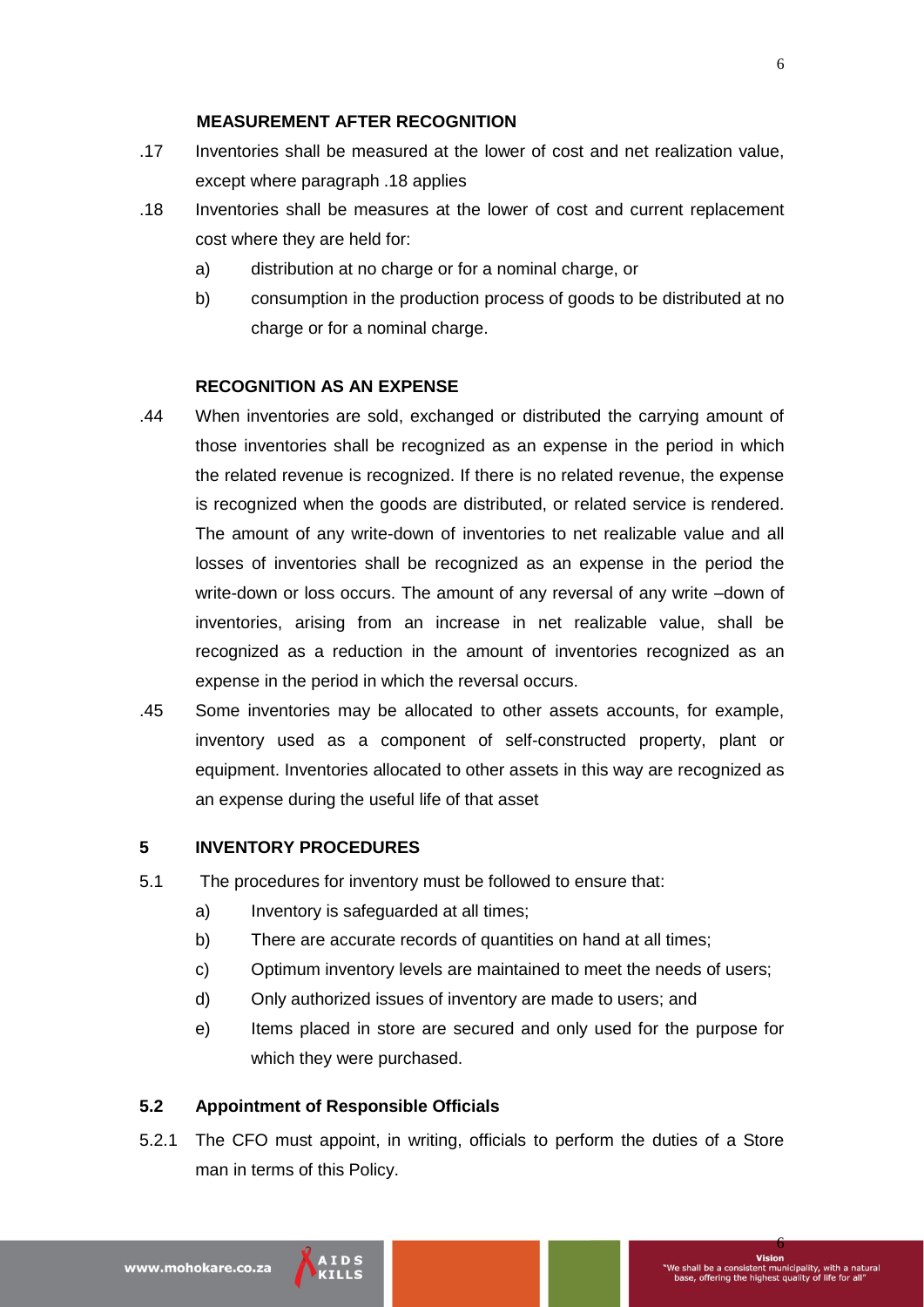5.2.2 Adequate segregation of duties between the requisition, receipt, recording, storage and safekeeping of inventory and the management and control thereof must be maintained to avoid the potential occurrence of errors and fraud.

#### **5.3 Ordering of Inventory**

- 5.3.1 Each department must set its own Inventory reorder levels for all items in consultation with the CFO, the inventory levels must indicate the minimum and maximum inventory that can be maintained.
- 5.3.2 Due diligence and care shall be exercised in identifying low value and high value items of inventory
- 5.3.3 Minimum inventory level of high value items shall be ordered, any maximum order shall be based on specific requirement/needs in order to avoid large amount of cash tied up on inventory.
- 5.3.4 A reorder listing should be printed by Store man and reviewed weekly by the Asset Accountant.
- 5.3.5 The Store man must use the listing as a primary source of information to complete the purchasing requisition form.
- 5.3.6 The purchasing requisition form must be completed in duplicate, with one copy kept in the requisition book and an original copy forwarded to the procurement section.
- 5.3.7 A copy of the purchase order form will then be forwarded by the procurement department to the receiving department, for the receiving store man to match with goods delivery note once goods are delivered.
- 5.3.8 Orders must thereafter be filed in date sequence.
- 5.3.9 This file must form the basis for follow up of orders and for matching goods that are delivered to inventory department.
- 5.3.10 The orders file should be reviewed weekly by the Asset Accountant with Supply Chain Accountant and any orders, which have not been delivered as per the agreement with the buyer, must be followed up immediately.

# **5.4 Receipt of Inventory**

- 5.4.1 The quantity and quality of the inventory received from suppliers must be according to specifications and information on the order form.
- 5.4.2 The Store man must compare the delivery note to the purchase order before accepting the goods.
- 5.4.3 The invoice or delivery note must match the supplier name and order number.

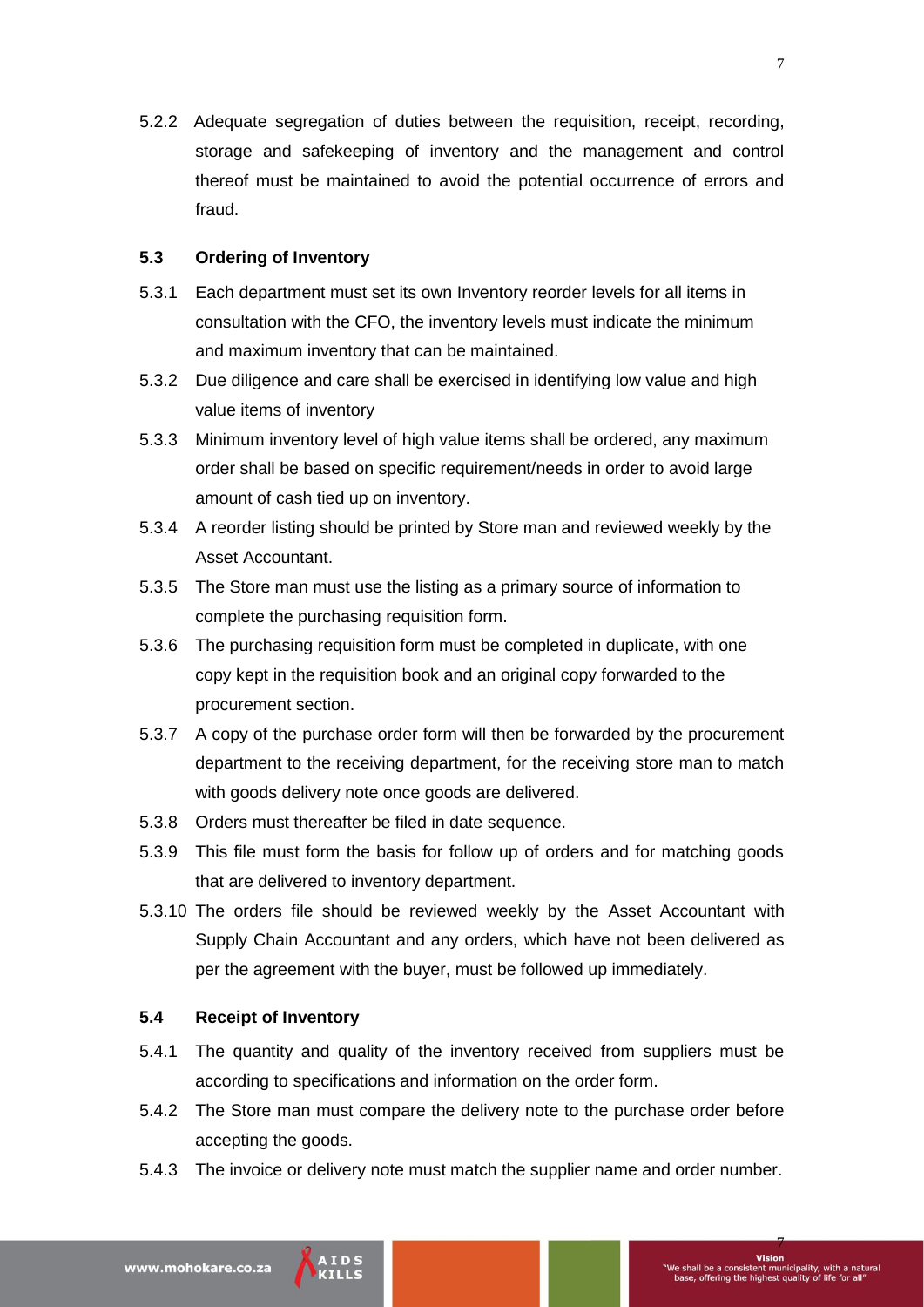- 5.4.5 The store man must ensure that:
	- a) All delivery notes are signed by him/her and the driver
	- b) All incorrect delivery items are rejected and clearly identified on both copies of the delivery note; and
	- c) The supplier signs all amendments
- 5.4.6 The inventory received must be transferred to the secured store by the general worker with the signed Goods Received Note,
- 5.4.7 The inventories must be stored in their respective sections once they have been received as detailed in 5.5
- 5.4.7 The inventory record/register/database or system must be updated on the day the goods are received, by the stores Clerk

# **5.5 Storage of Inventory**

- 5.5.1 Inventory must be stored in a secured, exclusive use area, under lock and key, furthermore the inventory must be insured in terms of the Risk Management Policy of the municipality.
- 5.5.2 The area must be used exclusively for the storage of inventory, with limited authorized access only.
- 5.5.3 Inventory must be positioned to facilitate efficient handling and checking.
- 5.5.4 All items must be stored separately, with proper segregation.
- 5.5.5 Inventory must be clearly labeled for easy identification. Inventory tag/bin cards or inventory labels may be used to identify each item and to aid in the physical verification of the items.

Details on bin cards should include the following:

- a) Order number;
- b) Quantity received;
- c) Date of receipt;
- d) Quantity issued;
- e) Date of issue;
- f) Maximum stock level;
- g) Re-order level;
- h) Re-order quantity;
- i) Closing stock; and
- j) Any other relevant information.

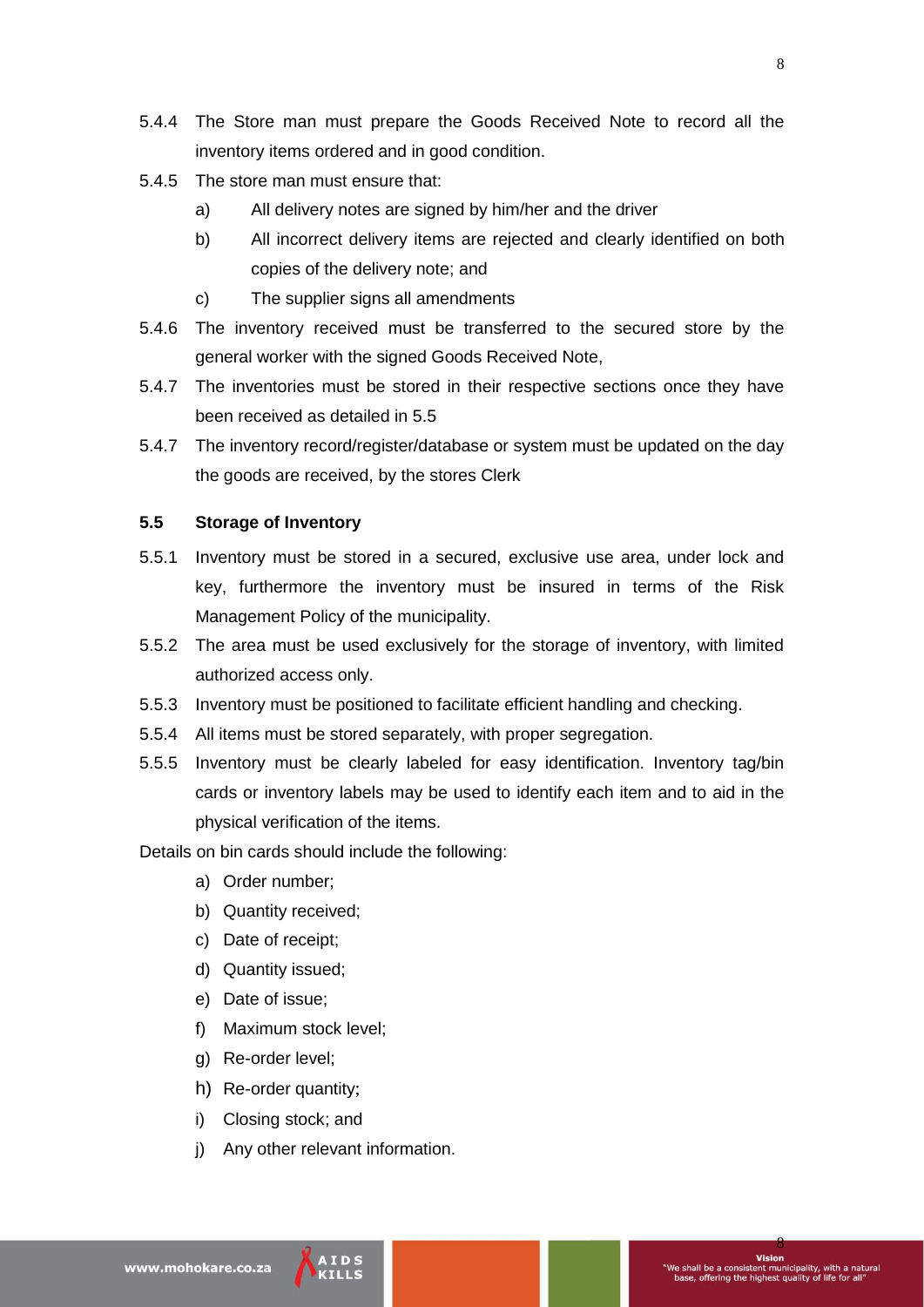- 5.5.6 Where possible, all items of the same type and reference must be stored together as per the description on the inventory records.
- 5.5.7 Items with limited shelf life must be rotated on a first in first out basis, in accordance with paragraph .35 of GRAP, to reduce the occurrence of expired or obsolete stocks.
- 5.5.8 Due diligence and care must be exercised to prevent damage of, or deterioration of inventory.
- 5.5.9 Due regard must be given to any safety standards which may apply to the storage of certain inventories.
- 5.5.10 Steps must be taken to ensure safe custody of items, including precautions against loss or theft.
- 5.5.11 The store man or Delegated Official responsible for the custody and care of inventory must ensure that in his/her absence, such items, where applicable, are securely stored.
- 5.5.12 The responsibility for the custody of the storeroom keys must be allocated by the delegated authority to an official who is accountable for its use.
- 5.5.13 No unauthorized persons/officials shall obtain entry to premises, buildings or containers where inventory is kept, unless accompanied by the responsible official.
- 5.5.14 Whenever a change in the Store man occurs, an inventory count must be conducted.
- 5.5.15 An independent official shall be nominated in writing by the delegated authority to assist the official handing and taking over with the checking of the inventory and any discrepancies.
- 5.5.16 Should the above not be complied with, the official taking over shall be liable for any discrepancies.
- 5.5.17 A handing-over certificate, attached here to as Annexure A, must be completed by the handing and taking over officials and a copy retained for record purposes.
- 5.5.18 The following fire protection precautions must be adhered to:
	- a) Inventories of an inflammable or dangerous nature shall be stored and handled in such a manner that persons or property are not endangered and in compliance with the requirements of any local authority;
	- b) The area must be clearly signposted; and
	- c) Fire extinguishing equipment must be placed in the area where inventories are held and must be serviced regularly.

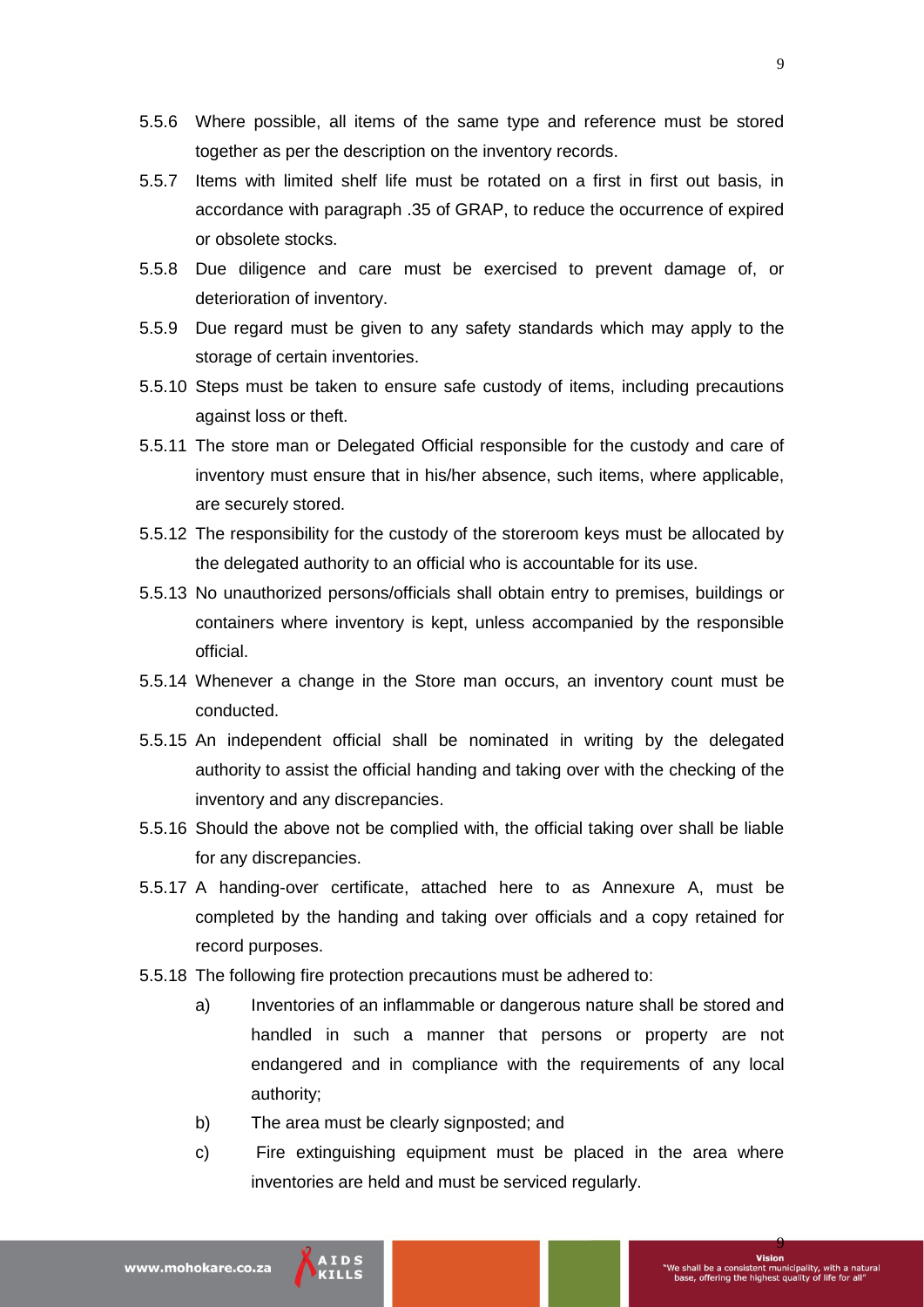#### **5.6 Issue of Inventory**

- 5.6.1 Only the Storeman with his/her supervisor is authorized to issue inventory from the storeroom and any other order received.
- 5.6.2 Inventory must only be issued in terms of the approved requisition form of the Municipality.
- 5.6.3 All requisition forms must be ruled off immediately below the last item to prevent items being added once the requisition is authorized by the responsibility manager.
- 5.6.4 The Storeman must prepare the Stock Issue Note once stock items to be issued have been picked up from the shelves
- 5.6.5 The official receiving the inventory must acknowledge the receipt of stock items requested, by signing the Stock Issue Note prepared by the Storeman.
- 5.6.6 Inventories must be issued and used for official purposes only.

# **5.7 Obsolete inventory**

- 5.7.1 The preparatory work for the disposal of obsolete inventory must be undertaken by the Storeman and verified by the Asset Accountant.
- 5.7.2 The Accounting Officer or delegated authority must convene an Asset Officer for the disposal of obsolete inventory.
- 5.7.3 The delegated authority may approve the write-off of inventory, if satisfied that:
	- a) The inventory has expired and is redundant;
	- b) The inventory is of a specialized nature and has become outdated due to the introduction of upgraded and more effective products;
	- c) The inventory cannot be used for the purpose for which it was originally intended; or
	- d) The inventory has been damaged and is rendered useless.
- 5.7.4 All disposed of items must be updated in the inventory records/register/database for the purposes of proper management and control.

#### **5.8 Inventory count**

- 5.8.1 Items may be subject to an inventory count on a monthly basis.
- 5.8.2 Where the quantity of inventory is too large for the count to be completed on a single occasion, inventory counts may be carried out on a rotational basis with a full inventory count at the end of each financial year.

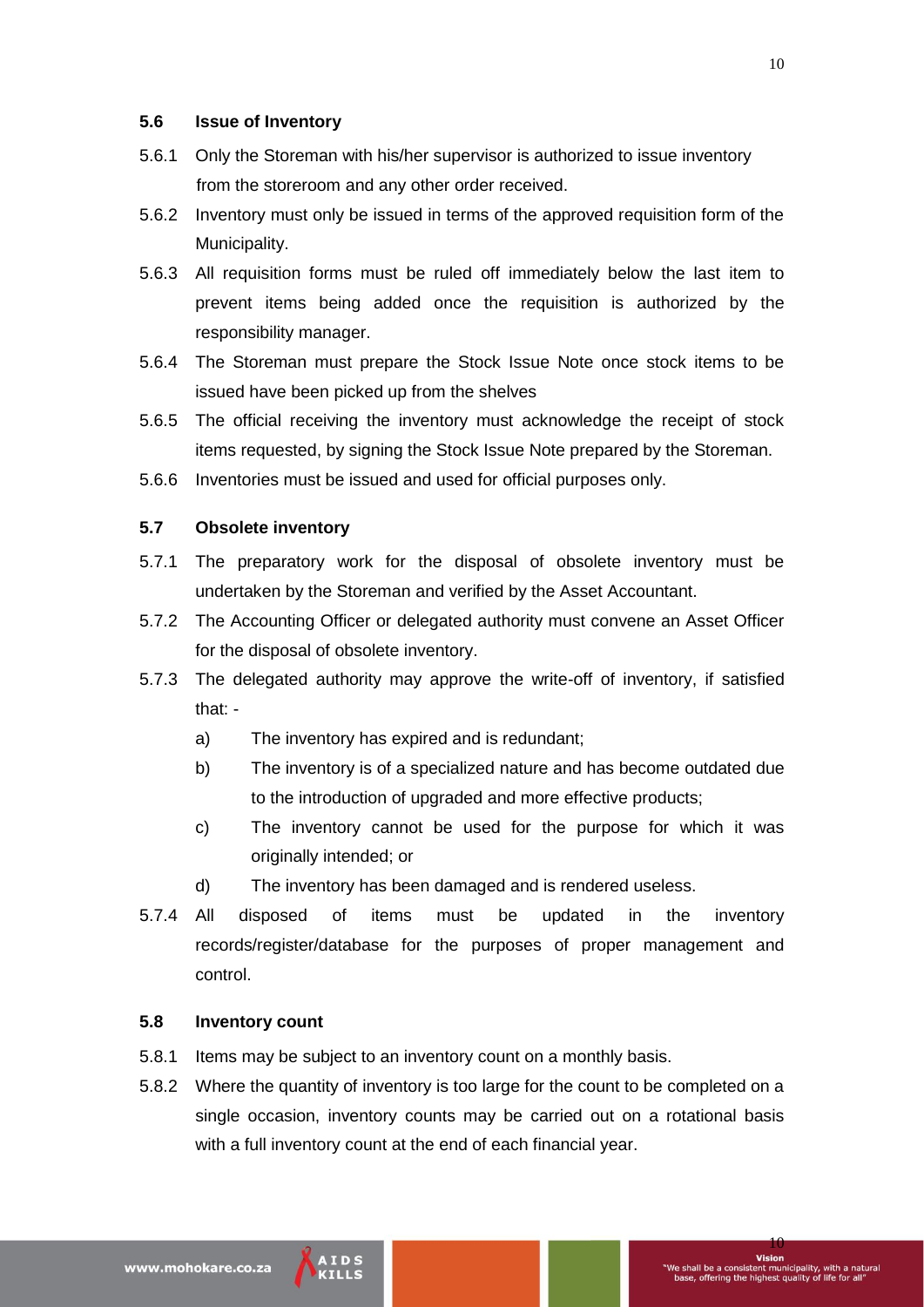- 5.8.3 All approved Municipal procedures and processes must be complied with during the inventory count.
- 5.8.4 The store man must document and report to the CFO after investigating any discrepancies between the inventory records/register/database, bin/tag cards or inventory labels and the physical inventory.
- 5.8.5 The CFO must submit a report with the findings to the Accounting Officer, in order to have the matter reported to the finance investigating Committee of the Municipality for the write-off of any inventories losses, or the write –up of surpluses.
- 5.8.6 The appropriate disciplinary action must be instituted when applicable.
- 5.8.7 The inventory record, register, database or system must be updated accordingly.

#### **6 INVENTORY RECORDS**

- 6.1. An inventory record/register/database must be maintained for all inventory items, either manually and/or electronically.
- 6.2 All relevant information must be included for the proper management and control of all inventory items. It is recommended that details include but are not limited to:
	- a) Order number/date;
	- b) Item description;
	- c) Quantity and value of stock on hand;
	- d) Quantity and value of stock received;
	- e) Quantity and value of stock issued;
	- f) Re-order level;
	- g) Optimum inventory level;
	- h) Quantity and value of obsolete stock; and
	- i) Opening/closing balance.
- 6.3 An inventory register/database must be printed monthly and the hard copy filed in a chronological order to maintain a proper audit trail.

# **7. REPORTING**

- 7.1 A report must be submitted at least quarterly to the Chief Financial Officer and/or the Responsibility Manager detailing the following:
	- a) Any inventory shortages or surpluses and the reasons for such;
	- b) Any inventory deficits proposed to be written-off; and
	- c) Any obsolete inventory items.



11